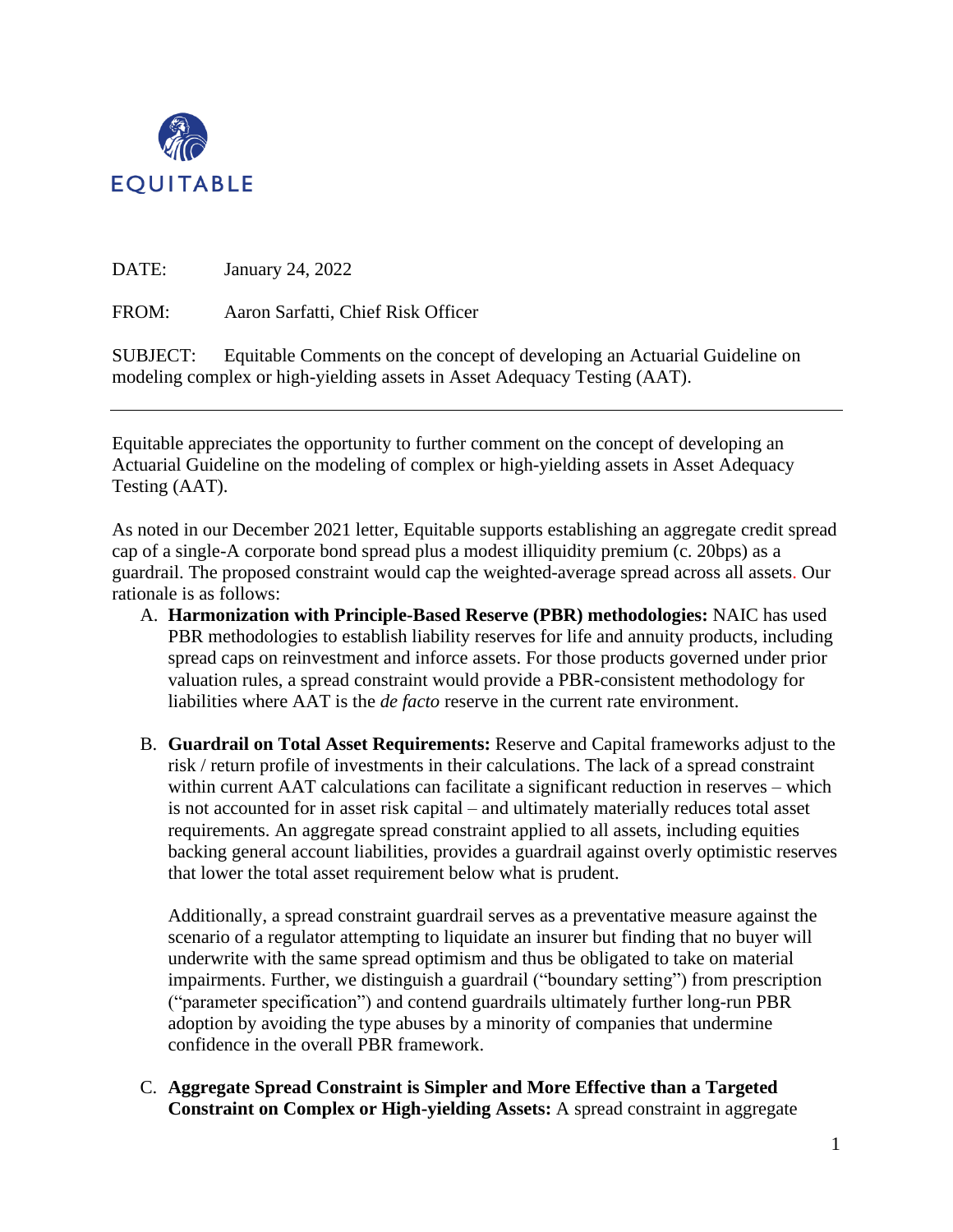simplifies the regulatory framework by (a) removing the need to demarcate between complex and high-yielding assets vs. other assets and (b) reducing the regulator burden to "catch" overly optimistic assumptions of spread recognition in the complex and highyielding assets. It is more effective than a targeted approach because it allows for offsetting levels of optimism and conservatism across a diverse investment portfolio, and because it safeguards the totality of the reserve from overly optimistic spread recognition. Moreover, regulators should take comfort that an aggregate guardrail safeguards against an underlying commercial motivation for optimism in spread recognition in complex or high-yielding assets – lower reserves and greater dividend capacity – which exist across all assets. Nevertheless, if the preference of regulators were to limit the scope of the spread constraint, we believe it could be applied to just the subset of complex and highyielding assets. In this event, we would propose that the modest illiquidity premium reflected in our proposal could be increased moderately (e.g. an additional c. 20bps) as a result of the narrower scope focused on assets that are inherently more illiquid.

D. **Constraint is Easier to Monitor than Documentation:** A constraint is a lower burden for regulators to monitor as it reduces the reliance on the regulator to identify and challenge overly optimistic assumptions of spread recognition in complex and highyielding assets. Documentation can enhance regulator understanding of the basis for spread recognition but does not reliably harmonize reserves or protect the integrity of the total asset requirement.

The remainder of this letter expands the first two arguments.

## **A. Harmonization with Principle-Based Reserve (PBR) methodologies**

A spread constraint would support harmonization with broader liability governance for principlebased reserves as established in VM-20, VM-21, and VM-22. Equitable supports establishing an aggregate credit spread cap of a single-A corporate bond spread plus a modest illiquidity premium over all assets (not just complex). The single-A curve is recognized in the insurance industry as an appropriate measure of fair value and we believe that adding a modest illiquidity premium is appropriate to reflect the ability of insurers to realize such a premium given the longdated nature of their liabilities. While harmonization could also be considered for risk free interest rates, it is not necessary to address immediately as part of the implementation of a credit spread guardrail.

While we support full harmonization of credit constraints across PBR and AAT frameworks, we modify narrowly the approach to VM-20 and VM-21. The *inforce* asset guardrail under VM-20 and VM-21 are primarily based on corporate bond defaults – not net yields – and thus do not sufficiently guardrail complex, high-yielding assets that can exhibit significantly higher defaults in stress environments. The *reinvestment* spread guardrails (50% 'A'/50% 'AA' spreads, no illiquidity premium) are likely too restrictive. We therefore suggest applying a construct similar to the VM-20 and VM-21 reinvestment cap on such inforce assets but based on the current 'A' spreads with a modest (c.20bps) illiquidity premium. Such a spread constraint works similarly to the caps already contained with VM-20/VM-21 and thus would not be difficult to implement.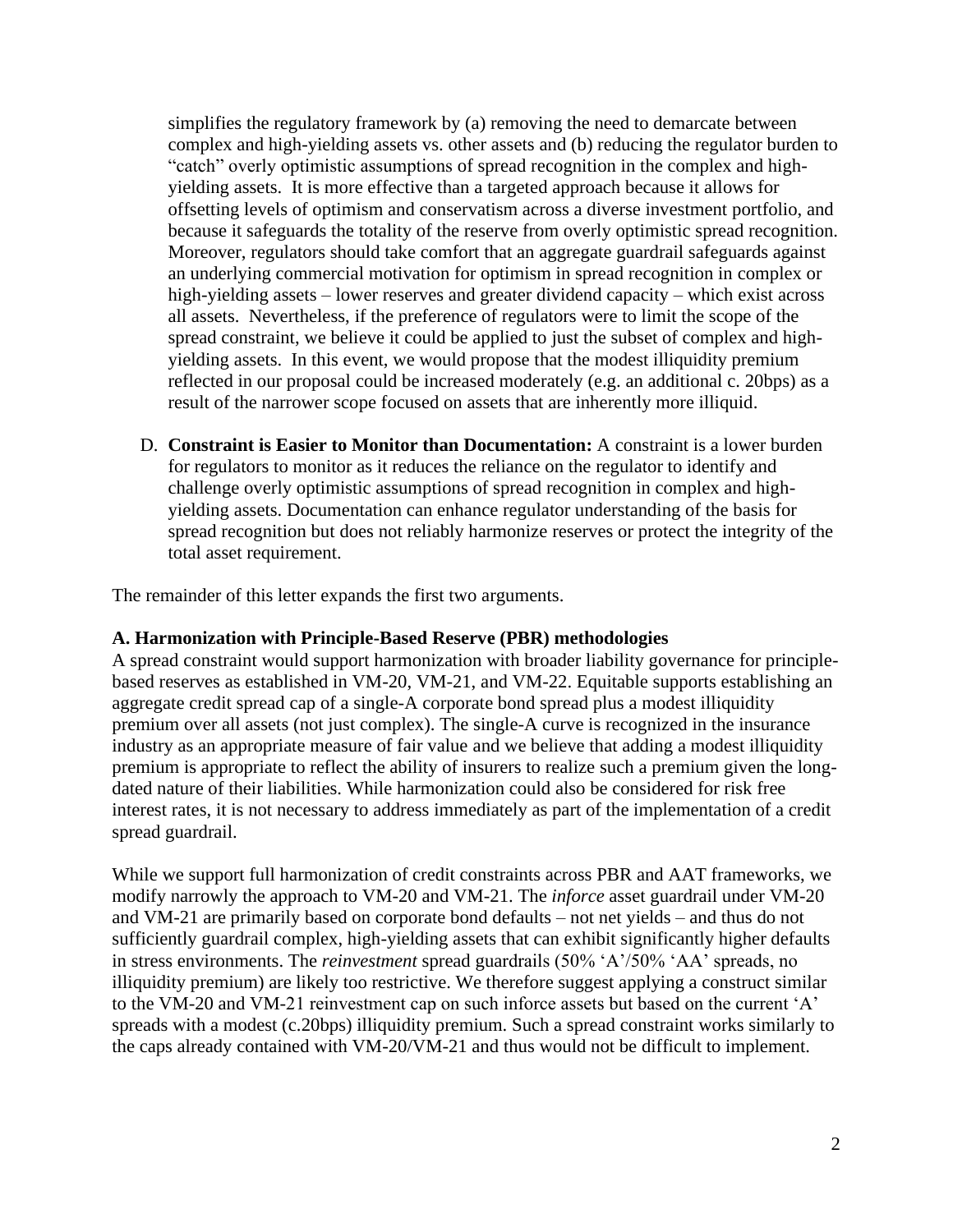The chart below compares the spread constraints within VM-20, VM-21, the proposed VM-22 framework, and the NY Special Considerations Letter (NY SCL) to Equitable's proposed AAT guardrail:

| <b>Reserve Regime</b>  | <b>Inforce Asset Requirements</b>                     | <b>Reinvestment Asset Requirements</b>       |
|------------------------|-------------------------------------------------------|----------------------------------------------|
| <b>Proposed AAT</b>    | Spreads on all assets capped at current 'A'           | Same as Inforce requirement                  |
| guardrail              | spreads plus a modest illiquidity premium             |                                              |
|                        | (c.20bps) in aggregate                                |                                              |
| <b>VM-20 and VM-21</b> | Inforce assets subject to 85 <sup>th</sup> percentile | Reinvestment spreads subject to a 50% 'A' /  |
|                        | defaults and temporary $(4yr)$ aggregate cap          | 50% 'AA' aggregate corporate bond spread     |
|                        | at BBB corporate spreads                              | cap without illiquidity premium              |
| $VM-22$                | Same as VM-20/VM-21                                   | Reinvestment assets subject to aggregate cap |
|                        |                                                       | based on 5% Treasury, 15% AA, 40% A,         |
|                        |                                                       | 40% BBB corporate spread mix                 |
| NY SCL (AAT)           | Inforce assets subject to a spread cap based          | Same as Inforce requirement                  |
|                        | on long term averages of 50% A / 50% AA,              |                                              |
|                        | and spread cap applied on an asset-by-asset           |                                              |
|                        | <b>basis</b>                                          |                                              |

Of the c.\$6.5 TN in life insurance assets (excluding capital & surplus) at YE 2020 in the below chart, PBR approaches will govern approximately 70% by  $2025<sup>1</sup>$ . The remaining 30% of reserves under non-PBR approaches are primarily grandfathered business which would have otherwise been subject to VM-20 and secondarily other types of liabilities. This material block of non-PBR liabilities relies on the AAT reserving requirement when establishing reserves given the current low rate environment (where market rates are materially below the historical Statutory Valuation Law rates commonly in the range of 4-6%).



**Life insurance assets and reserves (with PBR fully in place by 2025)** High-level estimation using YE 2020, \$TN

1. Currently Fixed Annuities are non-PBR, but will be implemented with PBR in VM-22 by 2025 (expected) Source: ACLI

An aggregate spread guardrail for these \$2.1 TN in non-PBR reserves would harmonize the regulatory liability governance framework, at least for assumed underlying investment returns, across all life insurance reserves.

<sup>&</sup>lt;sup>1</sup> This figure assumes VM-22 is implemented in 2025 and with no grandfathering of liabilities. All figures shown in chart are as of 12/31/20.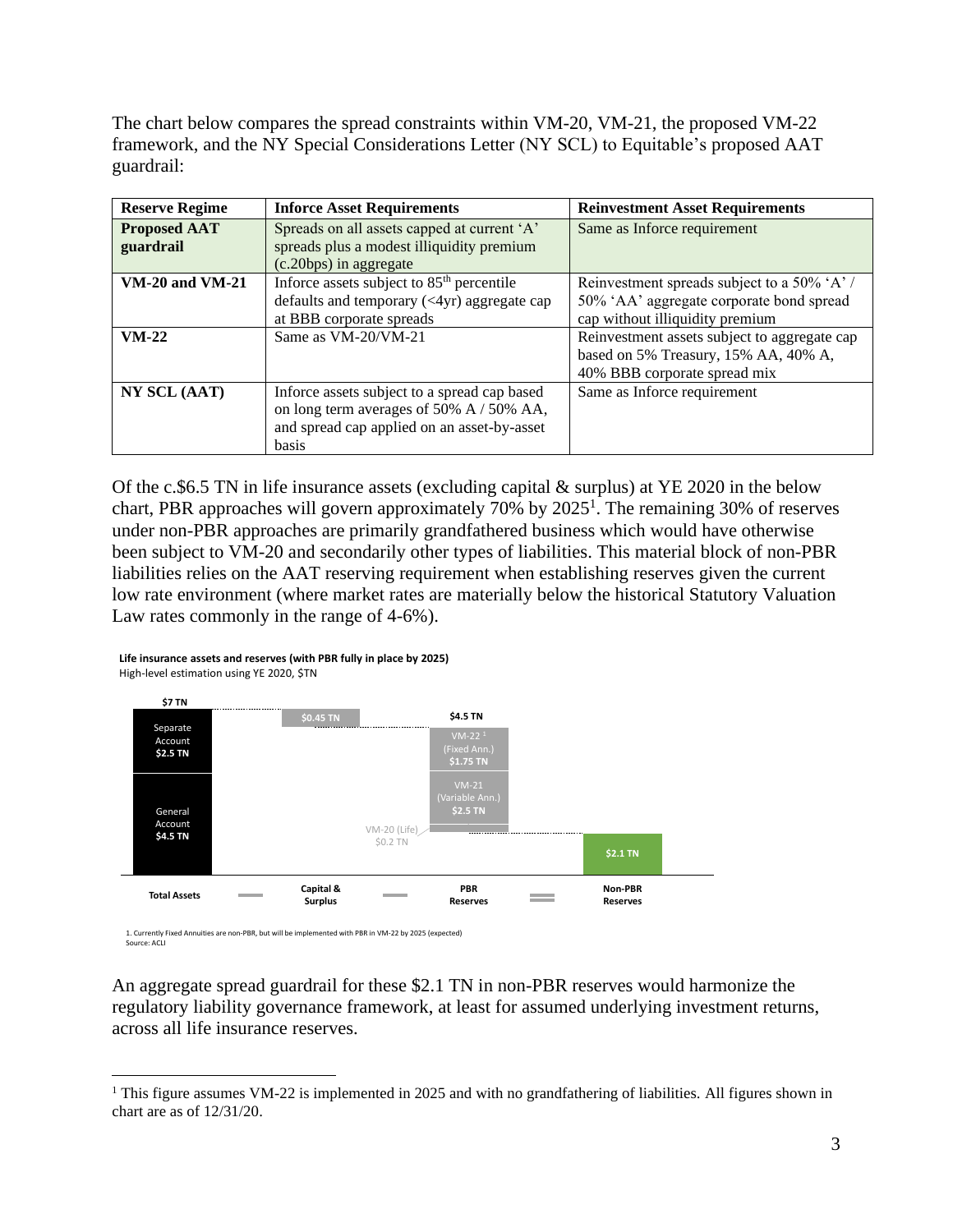## **B. Guardrail on Total Asset Requirements**

Higher spread assumptions under AAT reduce reserves – with a 175 bp increase in spread assumption on a 20yr GIC<sup>2</sup> reducing reserves by 22% as of December 2020 as shown in the below chart. Structurally, this reserve reduction creates surplus which will only grow with investment optimism.



**Decrease in GIC Liability relative to A-rated credit curve**

The below chart illustrates how increased spread assumptions can generate surplus in excess of the C-1 capital. If higher than expected defaults or lower reinvestment yields in the future eroded this spread, it is apparent that the C-1 capital could be insufficient to support policyholder claims.



**Total asset requirement by spread assumption** 10yr GIC, % of assets

Source: Liability cashflow model with treasury assumptions as of 12/30/2020 C1 capital is estimated as undiversified bond factor for NAIC 2 rated asset at 1.26% at 400% RBC ratio

Source: Liability cashflow model with treasury assumptions as of 12/30/2020

<sup>&</sup>lt;sup>2</sup> The illustrated GICs in the two following charts are hypothetical, plain vanilla GICs maturing at initial principal with a 2.5% minimum guaranteed annual interest rate.